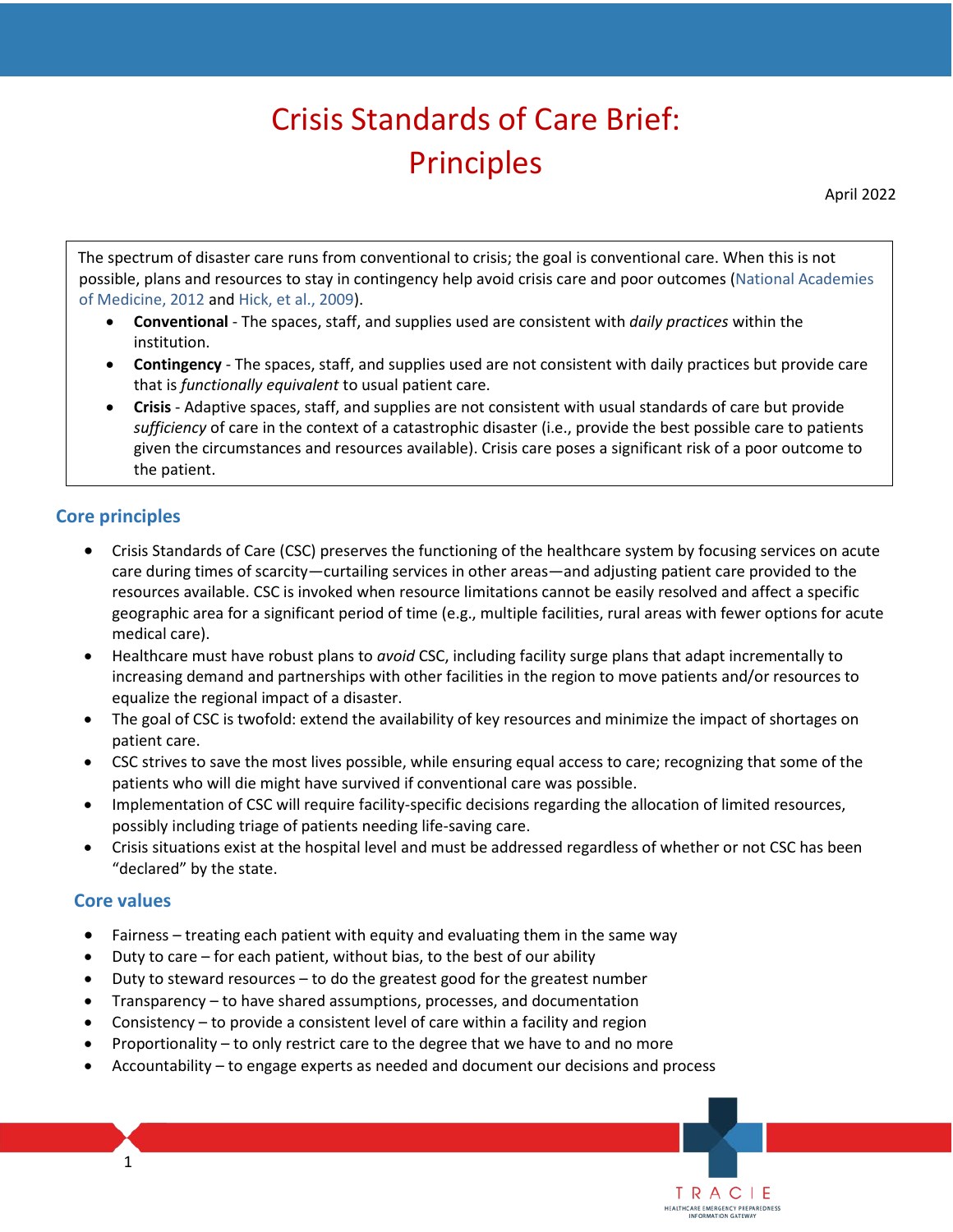# **Foundational elements**

- • **Ethical grounding**  During crisis, uphold the core ethical values. When resource scarcity reaches crisis levels, clinicians are ethically justified— and, indeed, are ethically obligated—to use the available resources to sustain life and wellbeing to the greatest extent possible.
- • **Engagement**  CSC planning must involve both providers and the public to ensure the legitimacy of the process and the policy. These CSC planning processes must be proactive, honest, transparent, and accountable in order to warrant the public's trust. Senior leadership must prepare healthcare workers for crisis decision-making and support them as they face the decisions that differ significantly from usual care standards.
- • **Legal basis**  Healthcare workers who must take on non-traditional roles, make difficult decisions, and/or provide advice when implementing CSC must have adequate guidance and legal protections. Under disaster conditions, adherence to core principles remains a constant, but other statutory or regulatory provisions can be altered as necessary in real time. State immunity from legal action against the provider or facility's perceived provision of inappropriate care is critical to being able to adapt the resources to the situation.
- • **Indicators and triggers**  Institutions must be alert to indicators that signal a shift toward crisis levels of care. on inpatient units, use of non-patient care areas to provide care) and prompt requests for state/regional Surge plans should include a series of contingency or crisis care "next steps" at the facility that fluctuate depending on demand. "Triggers" for crisis conditions should be identified (e.g., using non-traditional providers support.
- • **Evidence-based operations**  Decisions made at the bedside should be evidence-based whenever possible. Current predictive scoring systems of patient outcomes (e.g., SOFA) have limited value in predicting mortality and have been found to discriminate against those with pre-existing renal disease. The focus should be on assessment of individual short-term outcomes relative to the disease / injury and the likelihood of survival.

### **Planning and implementation principles**

- Crisis conditions can exist in only one domain (e.g., shortages in personal protective equipment) or may affect multiple domains (e.g., staffing, space, supplies) all at once.
- particularly true of a no-notice disaster like a mass casualty incident where crisis conditions are quickly mitigated • Crisis conditions are dynamic; a facility may be in staffing crisis at 2am and in contingency at 3pm. This is with additional resources and patient transfers.
- • Crisis conditions in space, staffing, supplies, and systems (elements of surge capacity) should be anticipated and (e.g., admission, discharge, staffing, space use, supply conservation) should be described by the facility and planned for by the hospital and the healthcare coalition. An incremental, stepwise plan for changing practices integrated into the emergency operations plan.
- Clinical decisions about scarce resource allocation should be consistent and documented in guidelines/policy. Whenever a novel situation or decision occurs that is not in the scope of usual practice or decision-making, additional expert opinion should be sought and the situation documented, with lessons incorporated into planning as practical.
- including obtaining resources or developing system policy. Incident management can support allocation • The hospital incident management team must be aware of any CSC situations and be working to mitigate them, decisions by keeping providers informed of resources and recommendations for rationing as needed.
- Individual providers at the bedside should make the fewest ad hoc resource allocation decisions possible; they should be supported by other expert clinicians and clinical guidelines whenever the decision is outside their usual practice.
- All patients should be assessed for degree of benefit of current / needed resources. When necessary, inappropriate care should be withdrawn according to a structured (but expedited in comparison to usual medical futility determinations) multi-disciplinary process.
- Figure 1 provides an example of CSC roles and responsibilities. The provider, facility, and regional structures should be part of an integrated system when CSC is required.

TRACIE HEALTHCARE EMERGENCY PREPAREDNESS<br>INFORMATION GATEWAY